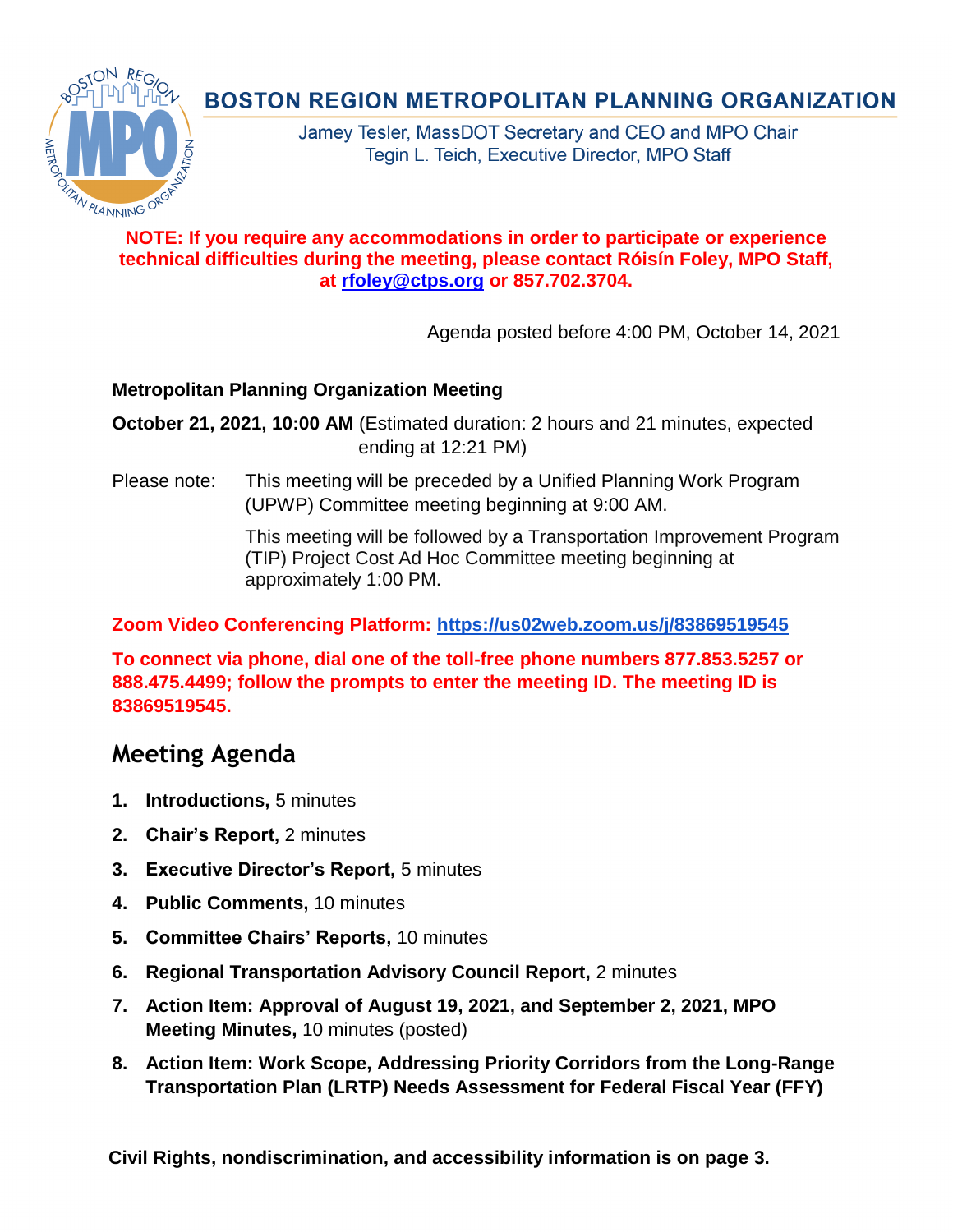**2022,** Seth Asante, MPO Staff: Presentation and discussion of the proposed work program for studying one of the priority corridors identified in the Needs Assessment of the LRTP, 5 minutes (posted)

- **9. Action Item: Work Scope, Addressing Safety, Mobility and Access on Subregional Priority Roadways for FFY 2022,** Chen-Yuan Wang, MPO Staff: Presentation and discussion of the proposed work program to identify and evaluate roadway corridor segments in the Boston region that have not been identified in the Needs Assessment of the LRTP, 5 minutes (posted)
- **10. Action Item: Work Scope, Safety and Operations at Selected Intersections for FFY 2022,** Seth Asante, MPO Staff: Presentation and discussion of the proposed work program to identify improvements that address safety and operations problems at as many as three intersections in the Boston region, 5 minutes (posted)
- **11. Action Item: Work Scope, MBTA 2022 Title VI Program Monitoring,** Bradley Putnam, MPO Staff: Presentation and discussion of the proposed work program to assist the MBTA with its annual monitoring for ongoing Title VI compliance, 5 minutes (posted)
- **12. Action Item: FFY 2022 UPWP Amendment One,** Sandy Johnston, MPO Staff: Presentation, discussion, and vote to release Amendment One for a 21-day public comment period, 10 minutes (posted)
- **13. Action Item: MPO Public Outreach Plan,** Jonathan Church, MPO Staff: Presentation, discussion, and vote to endorse the public outreach plan, 10 minutes (posted)
- **14. Action Item: Community Connections Program Update,** Matt Genova, MPO Staff: Update on and discussion of the Community Connections program, including outreach to regional transit authorities regarding operations projects, 25 minutes
- **15. Long-Range Transportation Plan Kick-Off,** Anne McGahan, MPO Staff: Presentation and discussion of the new LRTP, *Destination 2050,* scheduled for adoption in 2023, 30 minutes
- **16. Members' Items:** Reports and notices by MPO members, including regional concerns and local community issues, 2 minutes